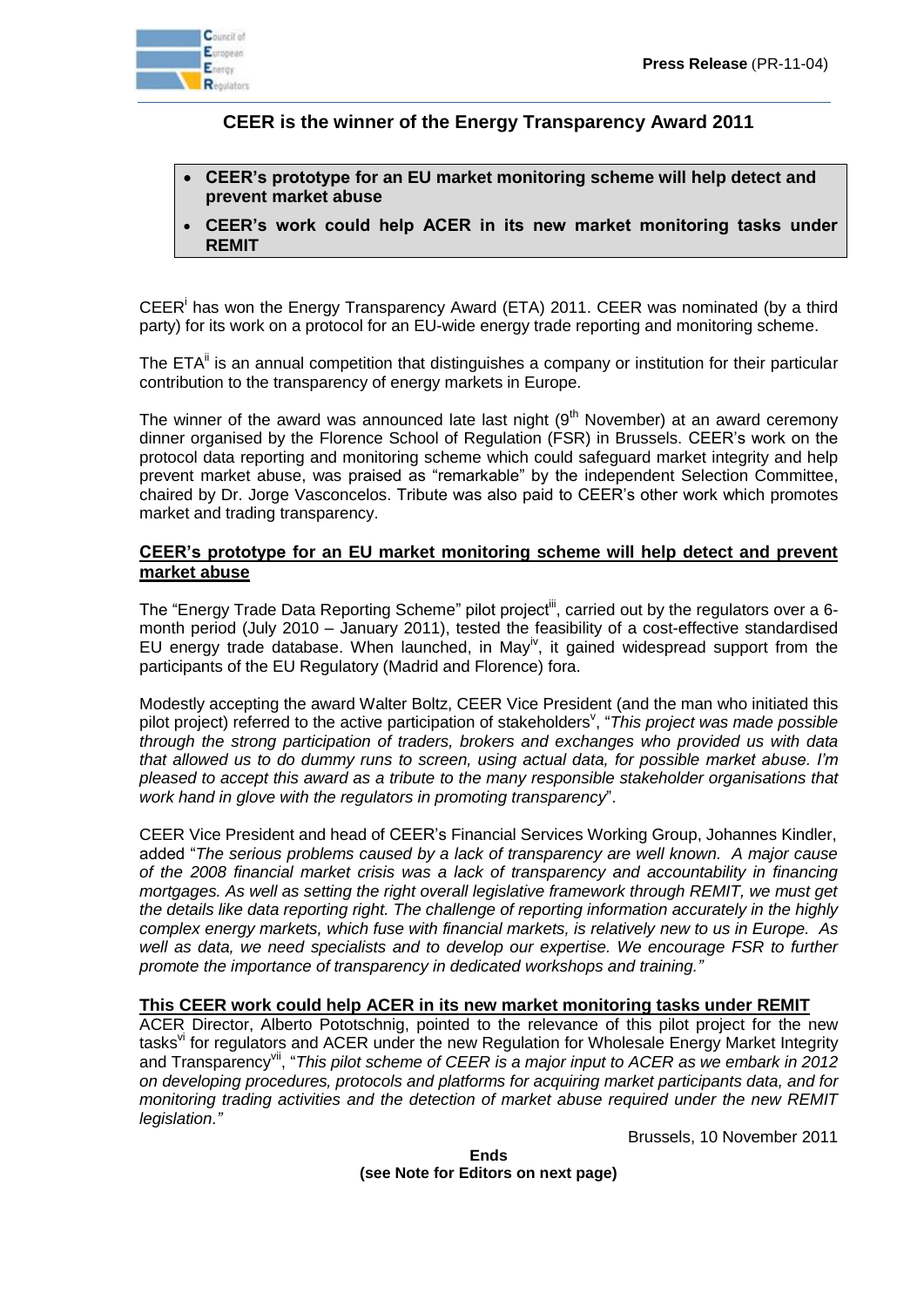

 $\overline{a}$ 

## **Notes for Editors:**

<sup>i</sup> The Council of European Energy Regulators (CEER) is the voice of Europe's national regulators of electricity and gas at EU and international level. CEER works closely with, and supports the work of, the Agency for the Cooperation of Energy Regulators (ACER). See [www.energy-regulators.eu](http://www.energy-regulators.eu/).

<sup>ii</sup> The main purpose of the ETA is to promote the economic and technical efficiency of European energy markets through improved transparency. 2011 marks the second edition of the ETA, which is organised by the Florence School of Regulation. Nominations for the ETA may be presented by any "third party" organisation or individual. CEER was one of three organisations short-listed for the 2011 award – the other two finalists were EEX (a German power exchange) and Red Electrica (a Spanish TSO). Nominations are evaluated by a 3-person international and independent selection committee.

iii CEER Report ["Pilot Project for an Energy Trade Data Reporting Scheme"](http://www.energy-regulators.eu/portal/page/portal/EER_HOME/EER_PUBLICATIONS/CEER_PAPERS/Cross-Sectoral/2011/C11-WMF-11-03a_FinalReport-ETDRS-I_4-May-2011.pdf), Ref: C11-WMF-11-03a. In order to strike a balance between providing reasonable and relevant results and sticking to the tight time schedule, the geographical scope of the project was limited to the region of Central Western Europe (including Austria). The pilot project covered the energy wholesale market, i.e. electricity and gas wholesale products. For the purpose of the pilot project, solely data from the electricity market was taken into consideration. The reason for this approach was the higher liquidity of electricity markets and the faster availability of data. However, the general conclusions apply also to gas markets and reference to the gas wholesale market is made wherever considered appropriate. With respect to trading venues and products, (historical) trading data was retrieved from a representative sample of brokers, traders and energy exchanges.

<sup>iv</sup> See general [information on the pilot project](http://www.energy-regulators.eu/portal/page/portal/EER_HOME/EER_ACTIVITIES/Financial%20Services%20WG/Pilot%20-%20Energy%20Trade%20Data%20Reporting) and the Press Release entitled "Regulators" propose a prototype of a central energy trade reporting scheme at EU level" [\(PR-11-01\)](http://www.energy-regulators.eu/portal/page/portal/EER_HOME/EER_PUBLICATIONS/PRESS_RELEASES/Tab1/PR-11-01_EnergyTradeDataReportingScheme-2011-05-10.doc) dated 10 May 2011.

v In the "Energy Trade Data Reporting Scheme" pilot project, carried out from July 2010 to January 2011, significant importance was given to the involvement of all relevant authorities and market participants. A steering committee was set up comprising the European Commission (DG Energy and DG Market), regulators, the European Federation of Energy Traders (EFET), a foundation for research, exchanges and brokers.

vi The Regulation on Energy Market Integrity and Transparency (REMIT) defines market abuse and insider trading in the context of electricity and gas wholesale markets and grants a central role to ACER in monitoring trading activities so as to detect and prevent insider information and market manipulation (including an attempt). REMIT requires the registration of market participants (to a national regulator and reporting obligations to ACER). It provides for data collection and the monitoring of wholesale energy markets by ACER in close cooperation with national regulators. Under REMIT, ACER will collect trade and fundamental data and have access to the records of transactions on the carbon market (including derivatives). REMIT grants ACER a coordination role (as well as extra staff and financial resources) for monitoring and investigating market abuse at

| Council of European Energy Regulators (CEER) |
|----------------------------------------------|
| http://www.energy-regulators.eu              |

**Press Contact:** Mrs. Una Shortall, E-mail: una.shortall@ceer.eu Tel. +32 2 788 73 30 Mobile: + 32 484 668 599